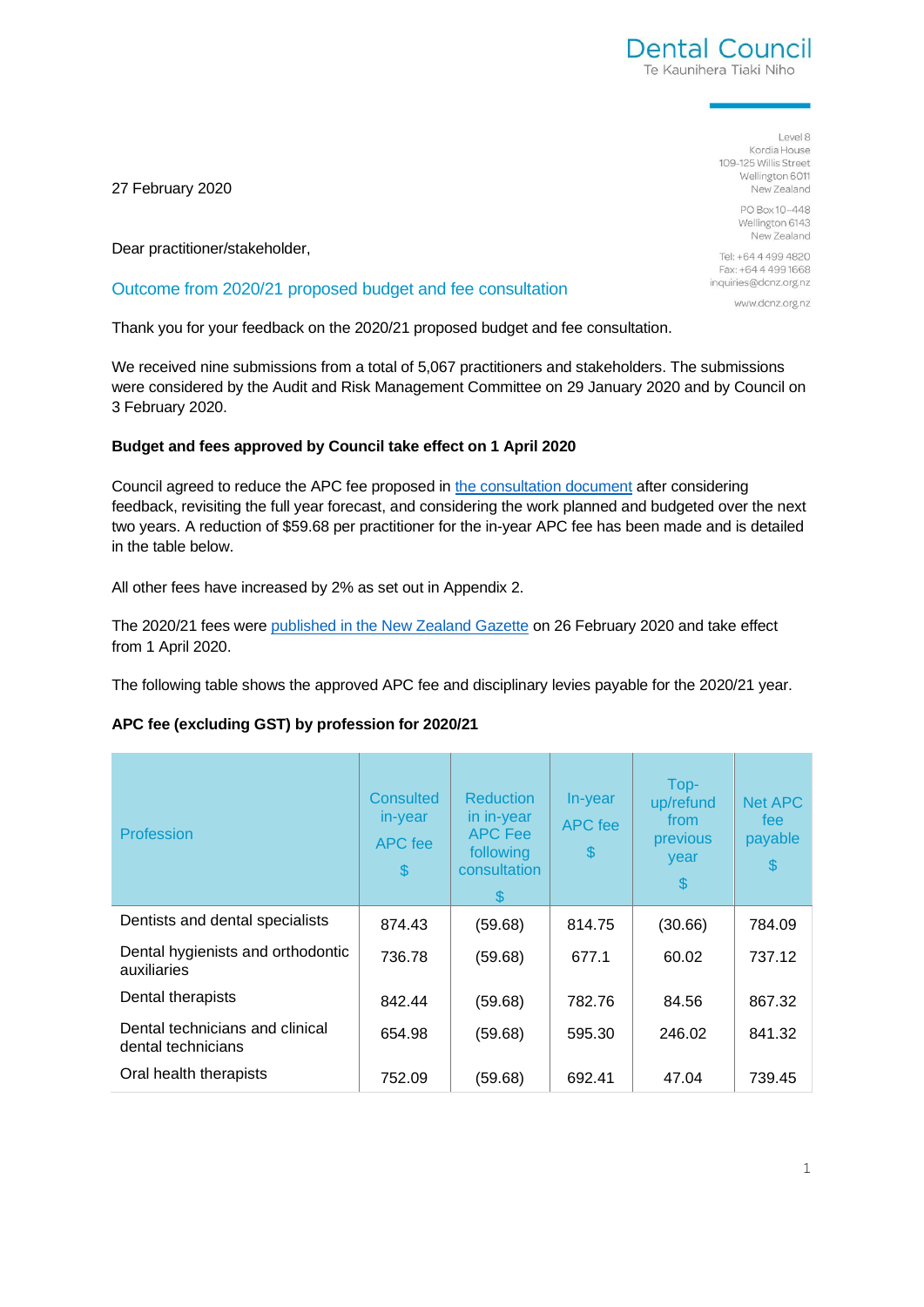### **Disciplinary levy (excluding GST) by profession 2020/21**

| Profession                                         | In-year<br>disciplinary<br>levy<br>\$ | Top-up/refund<br>from previous<br>year<br>\$ | <b>Net</b><br>disciplinary<br>levy<br>payable<br>S |
|----------------------------------------------------|---------------------------------------|----------------------------------------------|----------------------------------------------------|
| Dentists and dental specialists                    | 146.73                                | 43.24                                        | 189.97                                             |
| Dental hygienists and orthodontic auxiliaries      | 1.11                                  | 9.74                                         | 10.85                                              |
| Dental therapists                                  | (46.46)                               | 83.64                                        | 37.18                                              |
| Dental technicians and clinical dental technicians | 73.95                                 | (8.62)                                       | 65.33                                              |
| Oral health therapists                             | (101.26)                              | 82.05                                        | (19.21)                                            |

### **APC fees for dental therapists**

A key theme in the submissions received from dental therapists was that they considered the APC fee to be high. Several of these submitters noted the dental therapists are a smaller population and that the fee is much higher for them than for oral health therapists.

Due to the allocation methodology over a smaller number of practitioners in the profession, the increase in the APC fee for dental therapists from last year is \$24.88 as shown in the table below.

| Proposed APC fee and disciplinary levy for dental<br>therapists | 2018/19       | 2019/20       | 2020/21         | Change<br>2020/21<br>from<br>2019/20 |
|-----------------------------------------------------------------|---------------|---------------|-----------------|--------------------------------------|
|                                                                 | <b>Actual</b> | <b>Actual</b> | <b>Approved</b> |                                      |
| APC fee                                                         | 537.54        | 524.78        | 787.12          | 262.34                               |
| Capital replacement reserve                                     | 84.71         | 84.10         | 25.91           | (58.19)                              |
| Minimum reserve top-up / (refund)                               | 82.35         | 233.56        | 54.29           | (179.27)                             |
| <b>Total APC fee</b>                                            | 704.60        | 842.44        | 867.32          | 24.88                                |
| Disciplinary levy                                               | 7.35          | 12.88         | 18.50           | 5.62                                 |
| Minimum reserve top-up / (refund)                               | 82.72         | (59.34)       | 18.68           | 78.02                                |
| <b>Total disciplinary levy</b>                                  | 90.07         | (46.46)       | 37.18           | 83.64                                |
| Total APC fee and disciplinary levy excl GST                    | 794.67        | 795.98        | 904.50          | 108.52                               |
| <b>GST</b>                                                      | 119.20        | 119.40        | 135.68          | 16.28                                |
| Total APC fee and disciplinary levy incl GST                    | 913.87        | 915.38        | 1,040.18        | 124.80                               |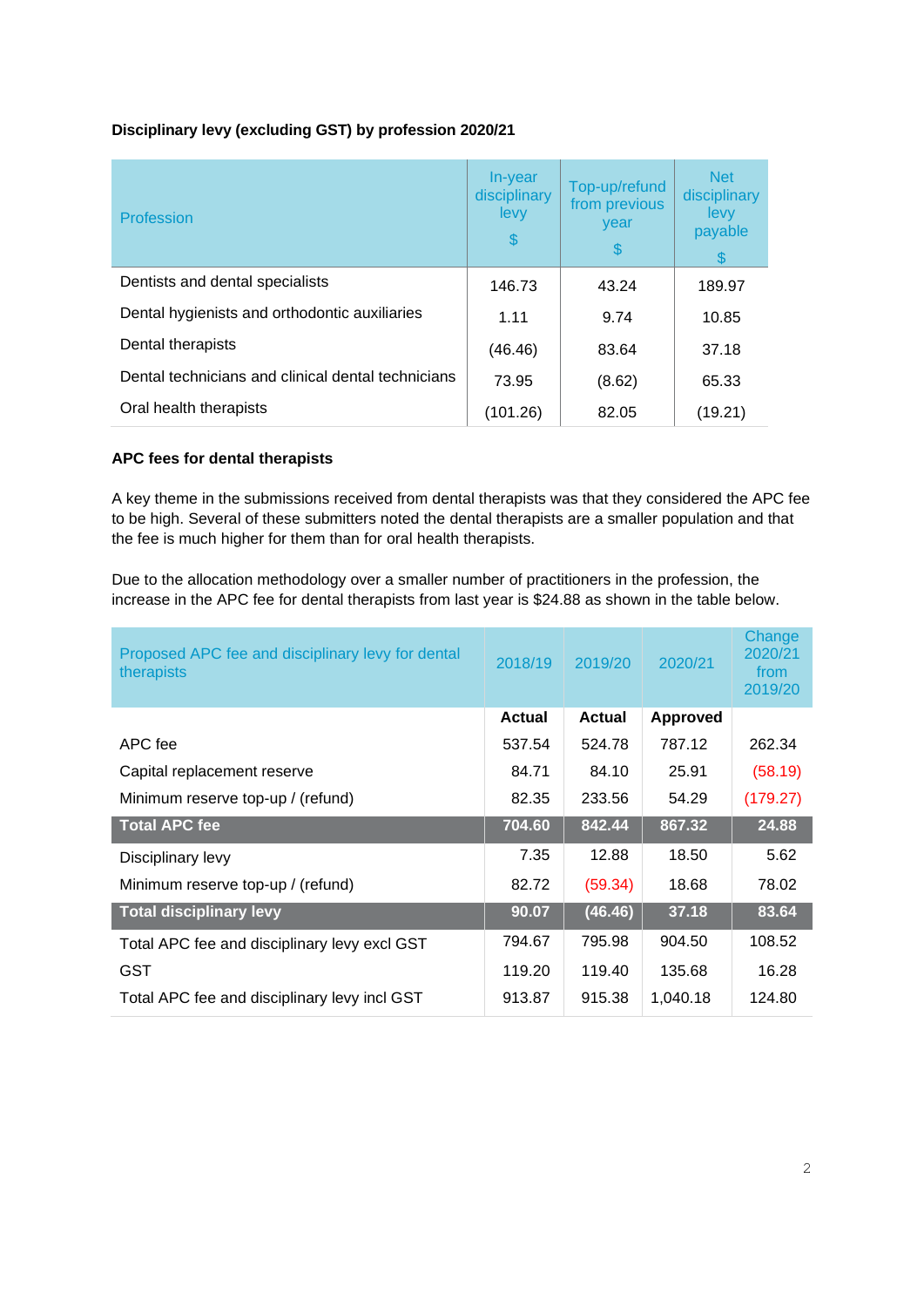#### **Combining of dental therapists and oral health therapists**

Another key theme in the responses was the suggestion that the dental therapist and oral health therapist professions be combined.

As both dental therapist and oral health therapists are named as independent professions within the Health Practitioners Competence Assurance Act 2003 (the Act), Council cannot currently merge them into a single profession.

At this stage, the Office of the Auditor General has determined that cross subsidisation across the independent professions in the Act is not permitted, therefore this is not currently possible.

#### **Other themes from submissions**

A table summarising the other main themes from the submissions is attached as Appendix 1.

Yours sincerely

Waner.

Marie Warner Chief Executive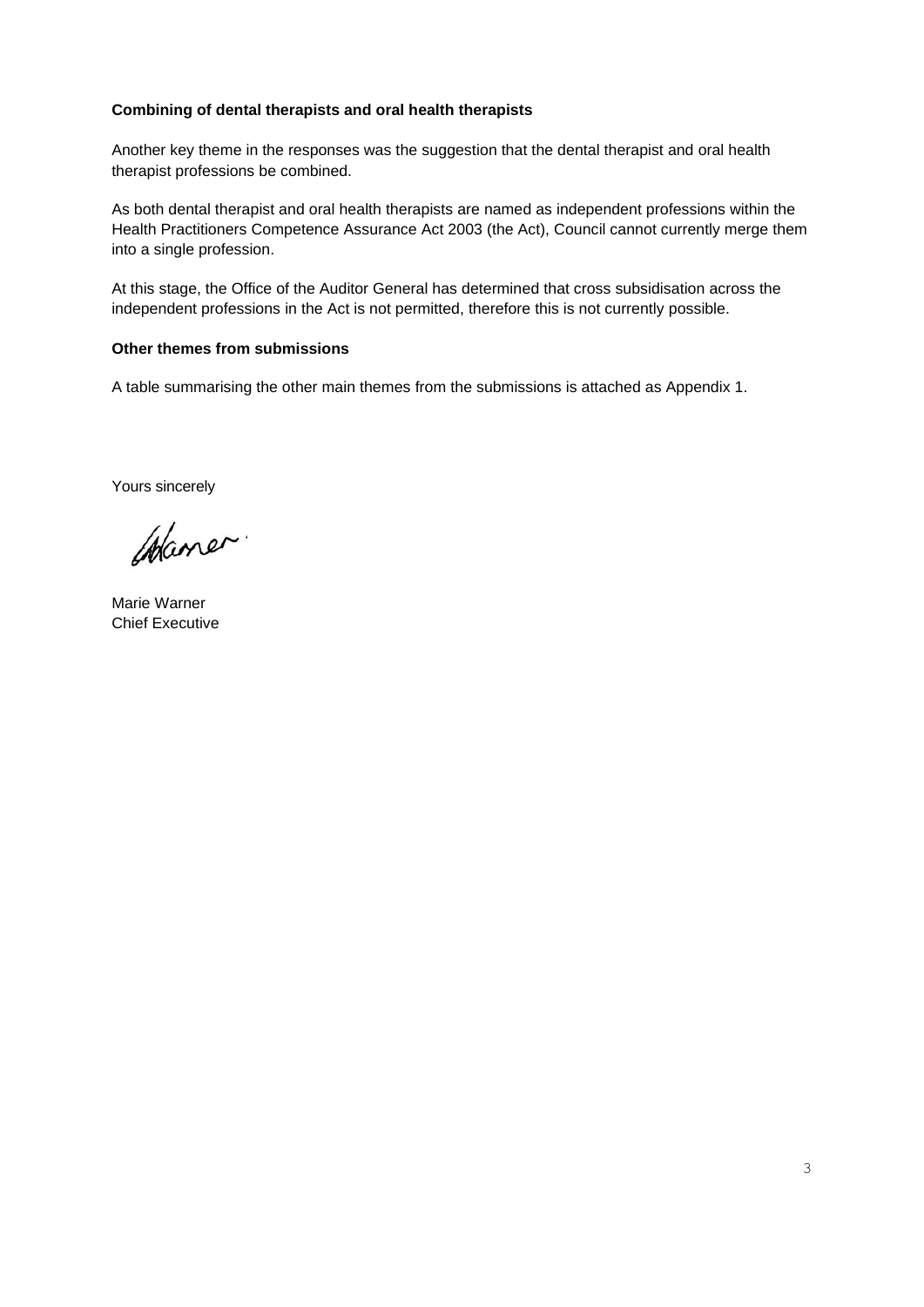# Appendix 1: Submission themes and responses

### **Feedback (and Council's responses) from the submissions to consultation on 2020/21 proposed budget and fees**

| <b>Theme</b>                                                                                                                    | <b>Council response</b>                                                                                                                                                                                            |
|---------------------------------------------------------------------------------------------------------------------------------|--------------------------------------------------------------------------------------------------------------------------------------------------------------------------------------------------------------------|
| How does a smaller<br>population affect the fee<br>charged?                                                                     | Council have taken this into account when determining the APC for<br>the 2020/21 budget and consulted on a revised cost allocation<br>methodology.                                                                 |
|                                                                                                                                 | The level of APC fee per practitioner depends on:<br>the budgeted number of practitioners<br>direct profession income and expenditure budgets; and<br>$\bullet$<br>minimum reserve levels set for each profession. |
|                                                                                                                                 | As a result of this analysis, Council have proposed to allocate net<br>Council expenditure based on the number of practitioners who hold<br>an APC.                                                                |
| Can the dental therapist<br>and oral health therapist<br>professions be combined?                                               | To combine these professions, Council would be required to cross<br>subsidise one profession with another.                                                                                                         |
|                                                                                                                                 | The Office of the Auditor General has determined that cross<br>subsidisation is not permitted, therefore this is not possible.                                                                                     |
| Can training / incentive<br>services be made available,<br>so practitioners don't feel<br>isolated?                             | This feedback has been passed onto the recertification project.                                                                                                                                                    |
| NZIDT raised questions<br>about the number of<br>practitioners, the<br>disciplinary levy and the<br>calculation of the APC fee. | The Chief Executive responded directly to NZIDT's request for<br>information.                                                                                                                                      |
| What is the breakdown of<br>personnel related costs?                                                                            | A response was sent directly to the single respondent who requested<br>this information.                                                                                                                           |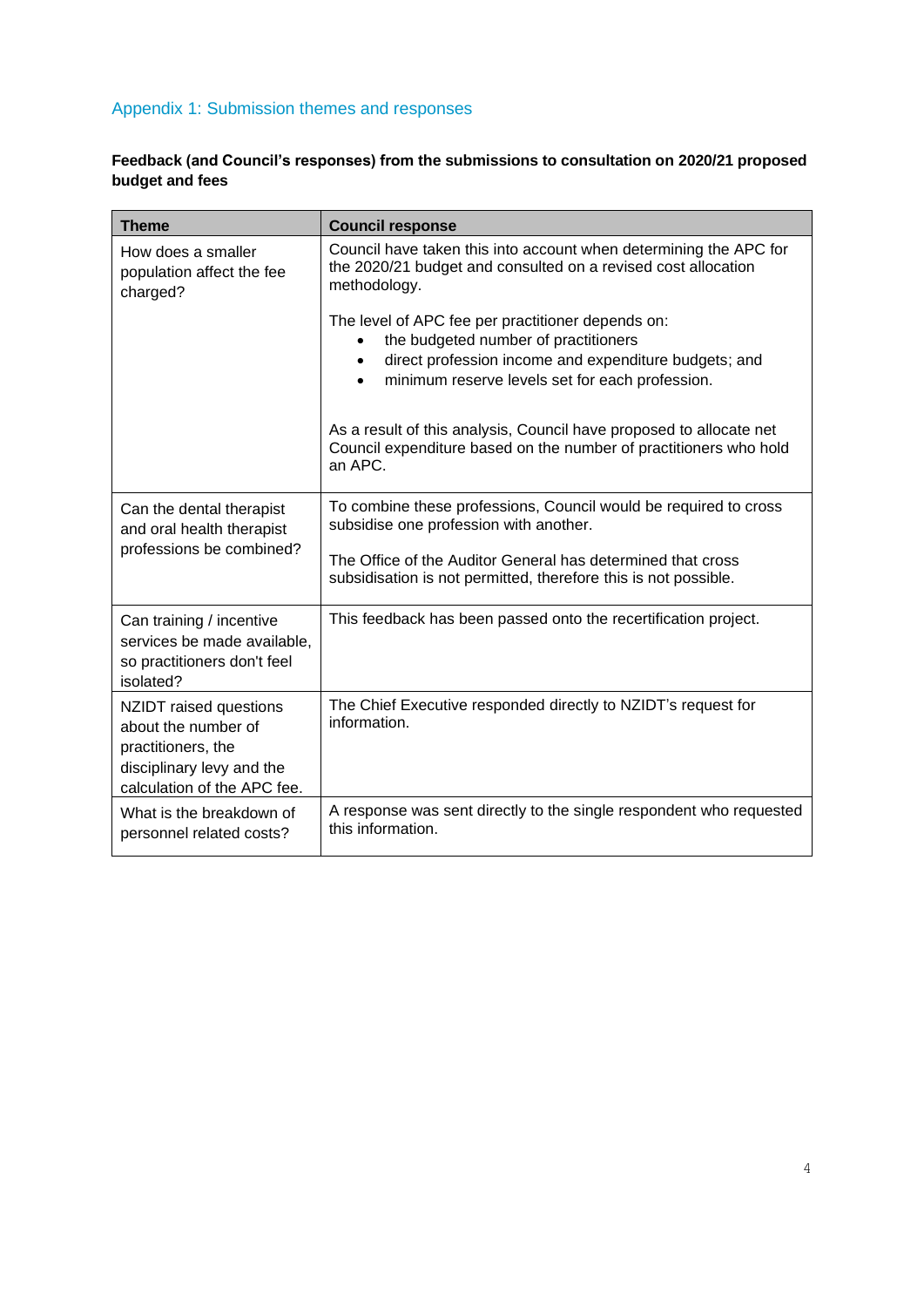# Appendix 2

# **Other fees (excluding GST)**

| Fee                                                                                                                                                                                                                                                                  | <b>Proposed fee</b> |
|----------------------------------------------------------------------------------------------------------------------------------------------------------------------------------------------------------------------------------------------------------------------|---------------------|
| <b>Retention fee</b>                                                                                                                                                                                                                                                 | 116.91              |
| Application fee to transfer from non-practising to practising status, where<br>application is subject to Council's recency of practice policy                                                                                                                        | 296.47              |
| Application for registration fee                                                                                                                                                                                                                                     | 494.11              |
| Application for registration for overseas applicant with prescribed qualifications<br>and experience                                                                                                                                                                 | 1,235.30            |
| Application for registration for applicant with non-prescribed qualifications and<br>experience to be registered under section 15(2) of the Act for dentists,<br>hygienists, therapists, clinical dental technicians, dental technicians, orthodontic<br>auxiliaries | 3,728.63            |
| Application for registration for applicant with non-prescribed specialist<br>qualifications and experience to be registered under section 15(2) of the Act for<br>dental specialists                                                                                 | 4,753.92            |
| Resubmission of application for assessment of non-prescribed qualifications and<br>experience to be registered under section 15(2) of the Act                                                                                                                        | 2,902.28            |
| Application for removal of an exclusion(s) on the scope of practice after<br>completion of a Dental Council approved course for hygienists, therapists and<br>orthodontic auxiliaries                                                                                | 271.75              |
| Application for removal of an exclusion(s) on the scope of practice after<br>completion of a course not approved by the Dental Council for hygienists,<br>therapists and orthodontic auxiliaries                                                                     | 494.11              |
| Application for registration with a prescribed qualification in an additional scope<br>of practice for therapists and clinical dental technicians                                                                                                                    | 494.11              |
| Application for registration with a non-prescribed qualification in an additional<br>scope of practice for therapists and clinical dental technicians                                                                                                                | 763.93              |
| Application to undertake supervised activities for orthodontic auxiliaries while<br>undertaking an approved training course.                                                                                                                                         | 98.81               |
|                                                                                                                                                                                                                                                                      |                     |
| The New Zealand Dental Hygiene Registration Examination                                                                                                                                                                                                              |                     |
| NZDHREX - written examination where there is less than a total of 5 candidates<br>sitting the same examination                                                                                                                                                       | 3,322.97            |
| NZDHREX - written examination where there is a total of 5 or more candidates<br>sitting the same examination                                                                                                                                                         | 2,727.31            |
| NZDHREX - clinical examination where there is less than a total of 5 candidates<br>sitting the same examination)                                                                                                                                                     | 5,143.26            |
| NZDHREX - clinical examination where there is a total of 5 or more candidates<br>sitting the same examination                                                                                                                                                        | 4,595.36            |
| The New Zealand Dental Therapy Registration Examination                                                                                                                                                                                                              |                     |
| NZDTREX - written examination where there is less than a total of 5 candidates<br>sitting the same examination                                                                                                                                                       | 3,322.97            |
| NZDTREX - written examination where there is a total of 5 or more candidates<br>sitting the same examination                                                                                                                                                         | 2,727.31            |
| NZDTREX - clinical examination where there is less than a total of 5 candidates<br>sitting the same examination                                                                                                                                                      | 5,143.26            |
| NZDTREX - clinical examination where there is a total of 5 or more candidates<br>sitting the same examination                                                                                                                                                        | 4,595.36            |
| The New Zealand Oral Health Therapy Registration Examination                                                                                                                                                                                                         |                     |
| NZDOHTREX - written examination where there is less than a total of 5<br>candidates sitting the same examination                                                                                                                                                     | 3,322.97            |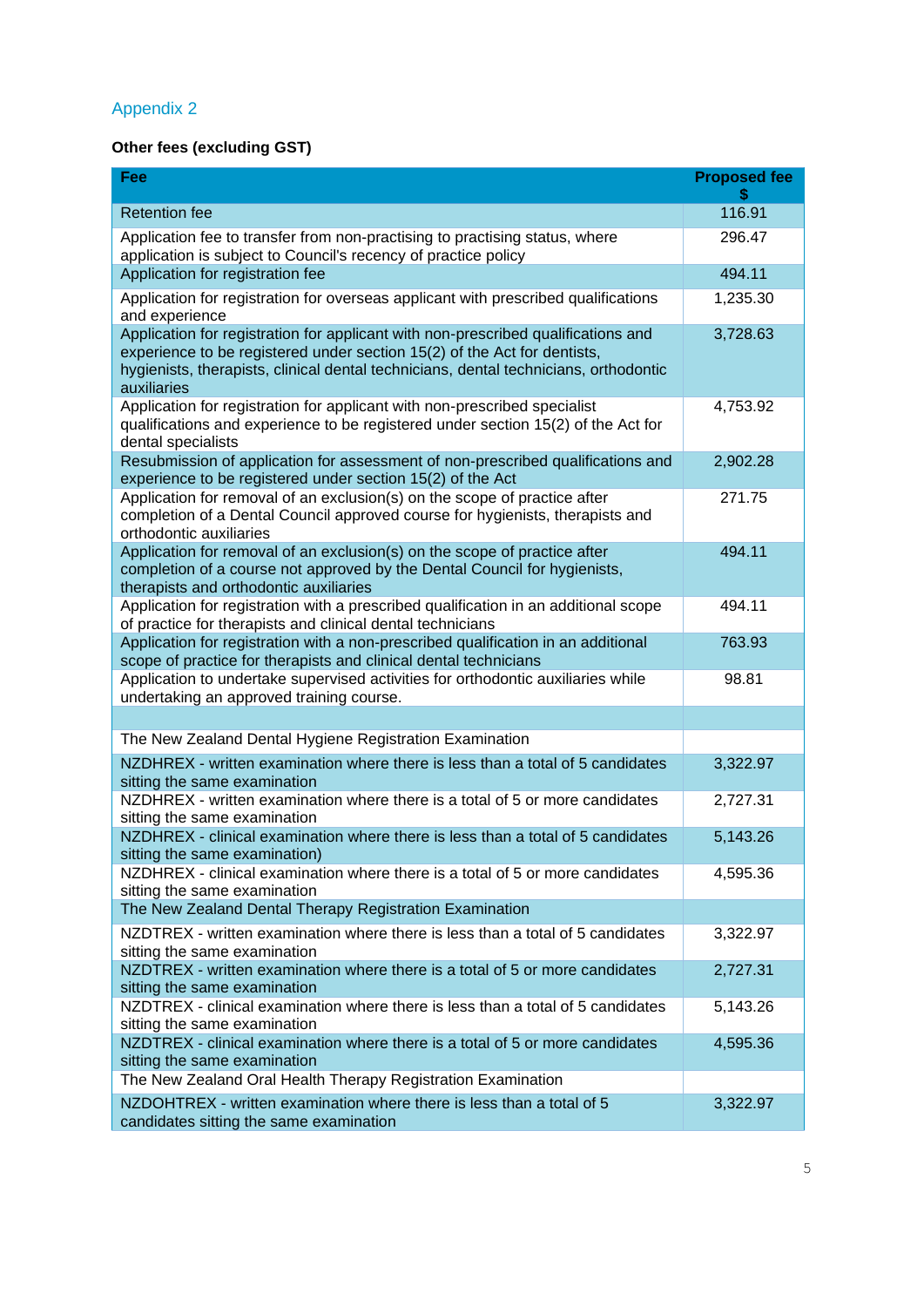|                                                                                                                                                                                                                                                                                                                                                                                                                                                                                                                       | <b>Proposed fee</b> |  |  |  |
|-----------------------------------------------------------------------------------------------------------------------------------------------------------------------------------------------------------------------------------------------------------------------------------------------------------------------------------------------------------------------------------------------------------------------------------------------------------------------------------------------------------------------|---------------------|--|--|--|
| NZDOHTREX - written examination where there is a total of 5 or more candidates<br>sitting the same examination                                                                                                                                                                                                                                                                                                                                                                                                        | 2,727.31            |  |  |  |
| NZDOHTREX - clinical examination where there is less than a total of 5 candidates<br>sitting the same examination                                                                                                                                                                                                                                                                                                                                                                                                     | 5,143.26            |  |  |  |
| NZDOHTREX - clinical examination where there is a total of 5 or more candidates<br>sitting the same examination                                                                                                                                                                                                                                                                                                                                                                                                       | 4,595.36            |  |  |  |
|                                                                                                                                                                                                                                                                                                                                                                                                                                                                                                                       |                     |  |  |  |
| The New Zealand Dental Technology Registration Examination                                                                                                                                                                                                                                                                                                                                                                                                                                                            |                     |  |  |  |
| NZDTechREX - Combined Examination where there is less than a total of 5<br>candidates sitting the same examination                                                                                                                                                                                                                                                                                                                                                                                                    | 4,108.48            |  |  |  |
| NZDTechREX - Combined Examination where there is a total of 5 or more<br>candidates sitting the same examination                                                                                                                                                                                                                                                                                                                                                                                                      | 3,462.78            |  |  |  |
|                                                                                                                                                                                                                                                                                                                                                                                                                                                                                                                       |                     |  |  |  |
| The New Zealand Dental Specialist Registration Examinations                                                                                                                                                                                                                                                                                                                                                                                                                                                           |                     |  |  |  |
| New Zealand Dental Specialist Registration Examination                                                                                                                                                                                                                                                                                                                                                                                                                                                                | 19,395.84           |  |  |  |
|                                                                                                                                                                                                                                                                                                                                                                                                                                                                                                                       |                     |  |  |  |
| Professional standards programme fees 1,2,3                                                                                                                                                                                                                                                                                                                                                                                                                                                                           |                     |  |  |  |
| Supervision 1,2,3 (12-month programme)                                                                                                                                                                                                                                                                                                                                                                                                                                                                                | 6,363.31            |  |  |  |
| Oversight <sup>1,2,3</sup> (12-month programme)                                                                                                                                                                                                                                                                                                                                                                                                                                                                       | 4,129.17            |  |  |  |
| Competence/Recertification Programme: 1,2,3                                                                                                                                                                                                                                                                                                                                                                                                                                                                           |                     |  |  |  |
| Distance learning - per module                                                                                                                                                                                                                                                                                                                                                                                                                                                                                        | 3,198.28            |  |  |  |
| Clinical training - per practice area of training                                                                                                                                                                                                                                                                                                                                                                                                                                                                     | 5,473.55            |  |  |  |
| Health programme fees 1,2,3                                                                                                                                                                                                                                                                                                                                                                                                                                                                                           |                     |  |  |  |
| Drug and alcohol screening programme, set up and administration 1,2,3                                                                                                                                                                                                                                                                                                                                                                                                                                                 |                     |  |  |  |
| Set-up and administration for the first 12 months                                                                                                                                                                                                                                                                                                                                                                                                                                                                     | 904.40              |  |  |  |
| Administration fee for each 12-month period thereafter                                                                                                                                                                                                                                                                                                                                                                                                                                                                | 452.19              |  |  |  |
| Third party testing - fee per test                                                                                                                                                                                                                                                                                                                                                                                                                                                                                    | 129.90              |  |  |  |
| <sup>1</sup> Fee will be adjusted for any specific requirements of the individual programme and 3rd party<br>costings at the time the programme is established.                                                                                                                                                                                                                                                                                                                                                       |                     |  |  |  |
| <sup>2</sup> The practitioner will be charged direct professional fees and travel and accommodation expenses for<br>supervisors, those providing oversight, tutors, course administrators etc. These expenses will be<br>charged on an actual and reasonable basis in accordance with the Dental Council's fees and<br>payments and expenditure decisions and probity policies. Course materials, venue costs and<br>administration expenses such as printing and postage will also be charged based on actual costs. |                     |  |  |  |
| <sup>3</sup> The practitioner will be charged for secretariat administrative overheads at \$63.70 an hour.                                                                                                                                                                                                                                                                                                                                                                                                            |                     |  |  |  |
| <b>Education fees</b>                                                                                                                                                                                                                                                                                                                                                                                                                                                                                                 |                     |  |  |  |
| Application for "removal of exclusion" course approval by providers who do provide<br>training as part of a primary Dental Council accredited qualification                                                                                                                                                                                                                                                                                                                                                           | 1,879.98            |  |  |  |
| Application for "removal of exclusion" course approval by providers who do not<br>provide training as part of a primary Dental Council accredited qualification                                                                                                                                                                                                                                                                                                                                                       | 4,073.35            |  |  |  |
| Application for approval of courses to equip registered oral health practitioners for<br>registration in an additional scope of practice for course providers who do provide<br>training as part of a primary Dental Council accredited qualification                                                                                                                                                                                                                                                                 | 3,655.28            |  |  |  |